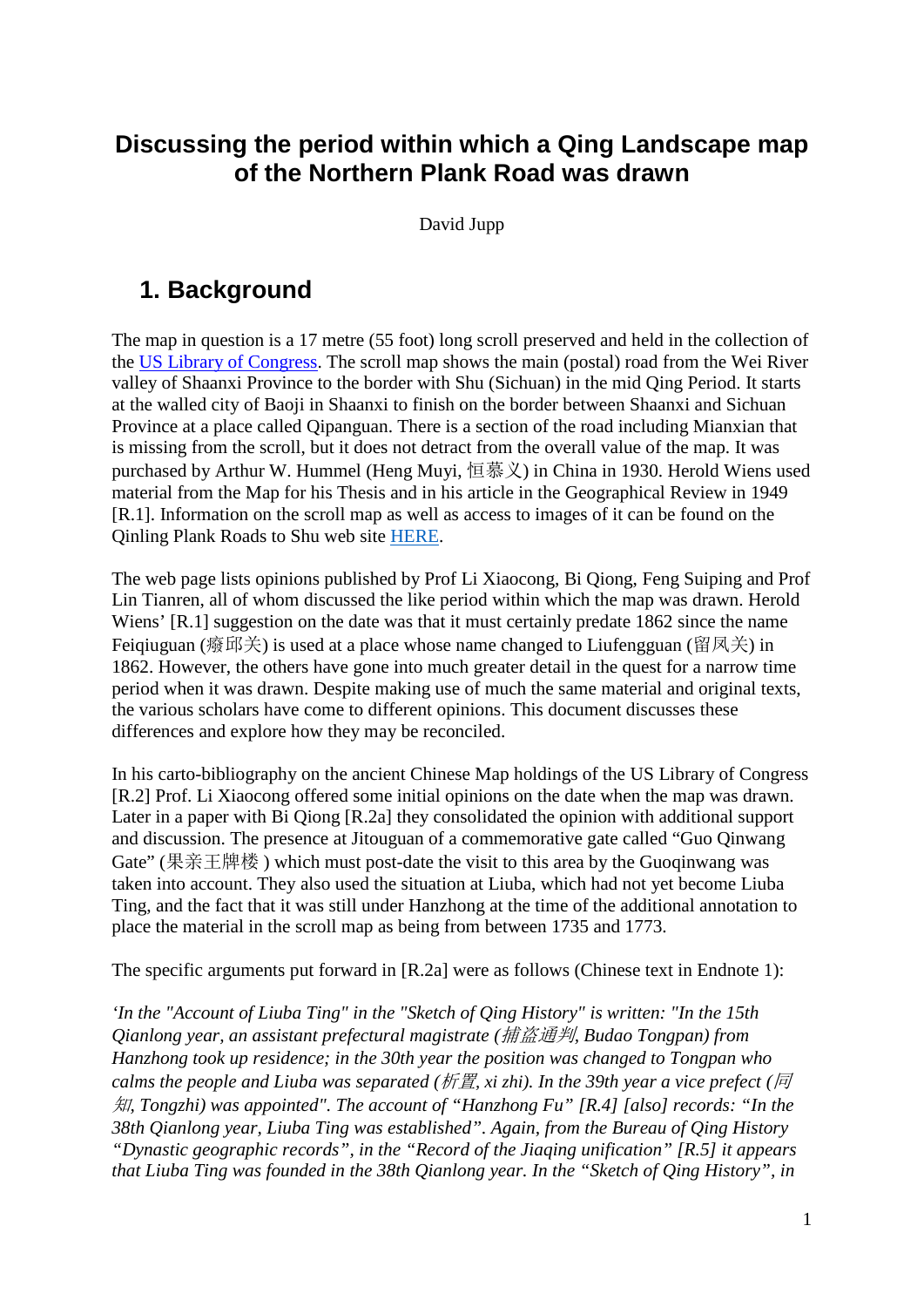*the "Account of Han Zhong Fu" [R.4] is found further confirmation. This leads us to believe that Liuba changed to a "Ting" prefecture in the 38th Qianlong year (1773). In the "Map of the Shu Road from Shaanxi to the Sichuan border" it appears that Liuba is not yet a "Ting", but rather is labelled "Greater Liuba" and "Lesser Liuba" (Figure 6). Underneath the depiction of Greater Liuba is written: "Hanzhong magistrate in residence". This explanation is written by the map user, so the map would have been available at the time. It can be seen that when this map was used, Liuba was still under the Hanzhong magistrate's administration, and had not advanced to the "Ting" [Prefecture] administrative level of local government. Accordingly we may suggest that this map was drawn earlier than the formation of Liuba Ting, ie before 1773.'*

Feng Suiping (2010) [R.6] refined these dates by using detailed arguments from various sources but mainly (as did Bi and Li) in regard to the time when Liuba became a "Ting". He writes (see ENDNOTE 2):

*'Was it really so that "Liuba Ting had not yet appeared"? As a matter of fact, the present scroll map not only records Liuba Ting but it appears twice. The first occurs between Nanxing and Sima Bridge in Feng County, where the scroll map records "Nanxing Guanyin Temple gulley joins Liuba Ting at a common boundary", so it can be seen that Nanxing Guanyin Temple gulley is the boundary between Feng County (a Xian) and Liuba Ting. The second is at Chenzi gulley on a built up section of the road at Wuguan, the annotation records "Liu Bao Boundary" where "Liu" is Liuba Ting and "Bao" is Baocheng County5, so it is the shared boundary between Liuba Ting and Baocheng County. Moreover, we have noticed, the style of characters used in these two place names was that of the original map drawer, and they were certainly not in the style of the later reviser. This leads to the conclusion that Liuba Ting was already on the map, so that the map must have been drawn after Liuba Ting was set up. As to why the map annotations (at Liuba) do not directly say Liuba Ting, but rather Greater Liuba, (we believe that) probably Greater Liuba and Lesser Liuba were paired, and people were used to these names.'*

Having established that Liuba Ting existed when the map was drawn, Feng Suiping continues:

*According to the Daoguang "Liuba Ting Gazetteer" [R.7] and the Jiaqing "Hanzhong Fu Gazetteer" [R.8] we find that in the 30th Qianlong year (1765): "In the first month, a section of Feng County became Liuba Ting, the administrator was promoted from Irrigation Official (Shuili Guan) to Tongpan with title 'Tongpan who soothes the people'." Therefore, the time when the scroll map was first drawn would be after 1765. Looking at the content of the revisions on the map, the Greater Liuba revision says "The Hanzhong government Tongzhi official resides here". Based on the same Gazetteers, in the 40th Qianlong year (1775), (10 years after Liuba was raised to a Ting) we find that the administrator's title was changed from Tongpan (Magistrate) to Tongzhi (Deputy Director) level, but was still under Hanzhong Fu. In other words, in the 40th Qianlong year, Liuba Ting changed to having a Tongzhi official in residence. The map reviser held the map in his hand and personally experienced the Lianyun Plank road, and by going to Liuba Ting he discovered this extremely important change and then added it to the map. Therefore, the time that the map was originally drawn must have been before the 40th Qianlong year. We can also see that because the map reviser updated the scroll with the additional content after the status of Liuba Ting was raised by the presence of a Tongzhi level official from Hanzhong, the revision was not long after the 40th Qianlong year.'*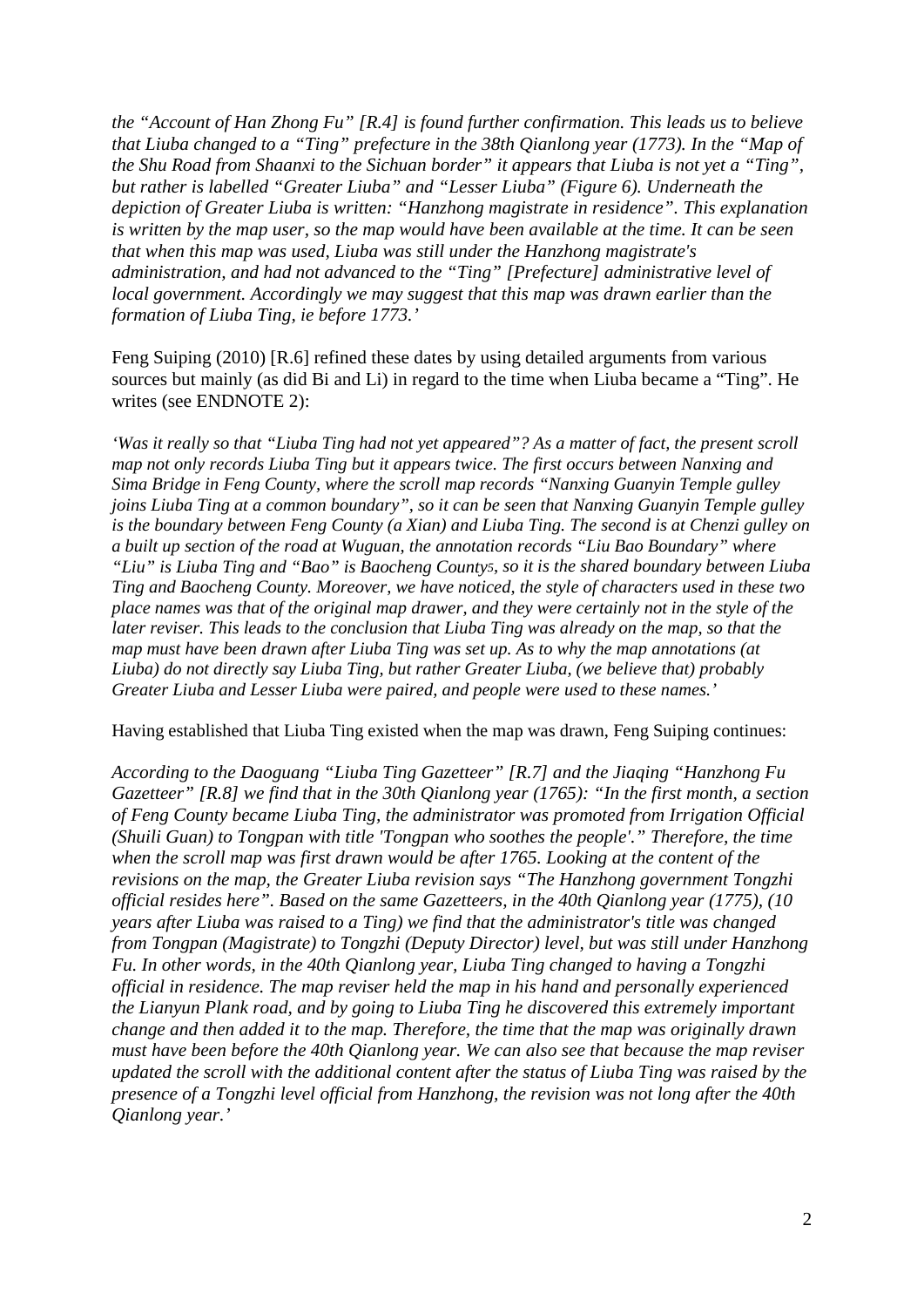Lin Tianren has also discussed this aspect of the map in his entry in the Taipei Palace Museum's book on the US Library of Congress collection [R.9]. His view was (ENDNOTE 3):

*'On the map, in the Hanzhong Fu jurisdiction, Greater Liuba has not yet become a "Ting". In the 15th Qianlong year (1750), it changed from a postal station to Liuba Ting (District Level), and was governed by an Official relocated there (reference: Ch. 2 "Liuba Ting Gazetteer"; cited in "Development of Qing Geography" by Zhao Quancheng, Qilu University, "China Studies Research Institute" Special Edition, 1941) [R.10]: in the 40th [Qianlong] year (1775), in a report to the Emperor, the Shaanxi Circuit Inspector Bi Yuanshu wrote: "Hanzhong Fu Liuba Ting Tongpan changed to a Tongzhi official from Hanzhong Fu" (reference: Ch. 979 "History of Gaozong", "Gengwu Year", March of the 40th Qianlong year) [R.11]; on the map Greater Liuba has been annotated at a later time by another person in a few characters saying "The Hanzhong Fu Tongzhi lives at this place"; [thus] it is judged that this map was drawn on or about 1750, and completed at the latest by 1775.'*

## **2. Discussion**

The varying opinions all involve the date when Liuba became a Ting. There are four basic time periods of interest in regard to the differences and also the opinion as to whether the original Map recognises that Liuba was a Ting or not.

| <b>Year Date</b> | Year in Cycle | <b>Year Characters</b> | Reign Year |
|------------------|---------------|------------------------|------------|
| 1750             |               | 庚午                     | 乾隆十五年      |
| 1765             | 22            | 乙酉                     | 乾隆三十年      |
| 1773             | 30            | 癸巳                     | 乾隆三十八年     |
| 1775             | 32            | △未                     | 乾隆四十年      |

The four time periods involve the following date information:

The agreements seem to exist around the following summarised statement by Bi Qiong and Li Xiaocong [R.2a]:

In the 15th Qianlong year, a Hanzhong assistant official (捕盗通判, Budao Tongpan) took up residence;

In the 30th year the position changed to Tongpan who soothes the people (抚民通判) and "separated".

In the 12<sup>th</sup> month of the 39th year (ie essentially 40<sup>th</sup> year) a vice prefect (同知, Tongzhi) was appointed.

Feng Suiping finds records and additional information that is not contradicted by the others:

In the 30th year, the Tongpan official variously referred to as Shuili Guan or Shuili Tongpan was promoted to higher grade Tongpan who soothes the people (抚民通判);

In the 40th year, the higher grade Tongpan was replaced by a Tongzhi official but still under Hanzhong.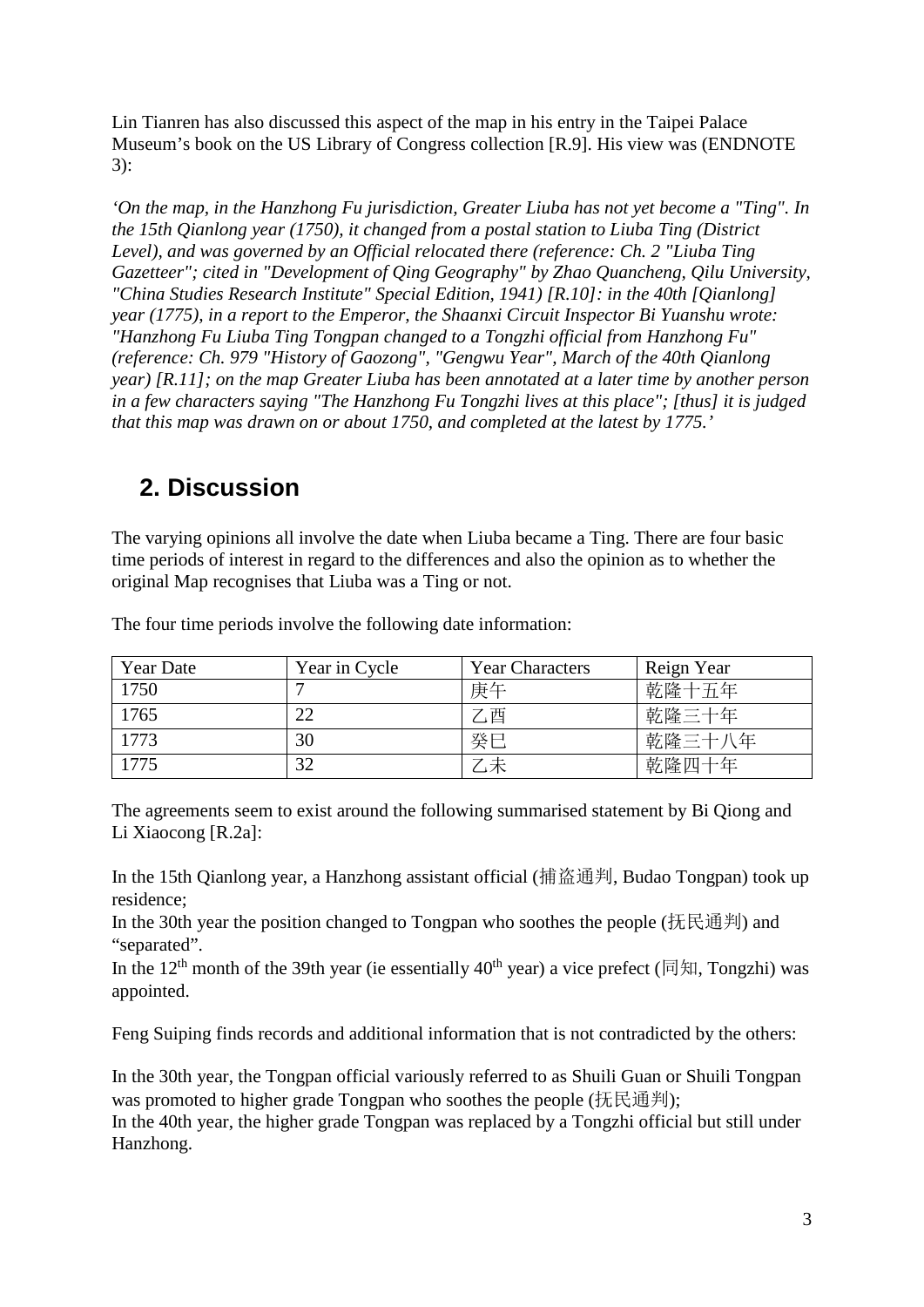Lin Tianren visits the same periods as:

In the 15th Qianlong year, Liba Ting was founded under a Hanzhong assistant official; In the 30th year the position was "separated" with a Tongpan who looks after the people ( $\ddagger$ ). 民通判).

In the 40th year the Tongpan was upgraded to Tongzhi.

There is a lot of agreement above but also some different interpretations in and between the papers.

Bi and Li propose that the 38<sup>th</sup> Qianlong year (1773) was when Liuba was finally established as a Ting, Feng Suiping proposed that it was the  $30<sup>th</sup>$  Qianlong year (1765) and Lin Tianren proposes the 15th Qianlong year (1750) as when Liuba became a Ting. Feng Suiping contributed the observation that the two boundaries between Feng and Liuba Districts exist on the map and would only have been there if Liuba was a District Level (Ting) at the time the map was drawn. Also, he found that one of the border annotations certainly uses the characters "Liuba Ting". Hence he proposed that the map was drawn around the time Liuba Ting became a Ting which he takes to be the  $30<sup>th</sup>$  Qianlong year (1765). They all generally agree that the additional annotation about the Hanzhong Tongzhi indicates the original map was drawn before 1775 and the annotation was added after 1775.

# **3. Reconciling the different views**

How can the various dates be reconciled or the differences resolved? The issue in these opinions seems to involve around the meanings of "separated" and some differences in various records. Clearly, the source quoted by Bi and Li (《清史稿》) writes "separated" as xizhi (析置) which is the formation of a new entity – in this case presumably the Ting. However, the same events in various sources seem to have different interpretations or be inconsistent. In the end, reconciliation may involve making a choice of the "correct" records.

Prof Li Xiaocong rests his case on the Hanzhong Gazetteer and on an account of Qing History written in Chinese as 清国史馆 [R.5]. Li Lingtao was able to find one of the sections referenced (《嘉庆重修一统志》) (ie the Jiaqing Gazetteer) which he translated as (ENDNOTE 4):

*"[Liuba Ting] belonged to Gudao Xian in the Qin and Han dynasties, to Feng Zhou in the Tang dynasty, to Feng Xian in the Ming dynasty. A Liuba Xunsi (*巡司*) was once established, but rescinded later on. In the 38th Qianlong year it was separated from Feng Xian and a Fumin Tongpan (*抚民通判*) was created, in the 40th Qianlong year the position was changed to a Liuba Ting Tongzhi (*留坝厅同知*)."*

The Gazetteer also continued with text saying:

*In the 13th Jiaqing year (1808) the seat of government moved to Taiping Ling, under Hanzhong Fu.*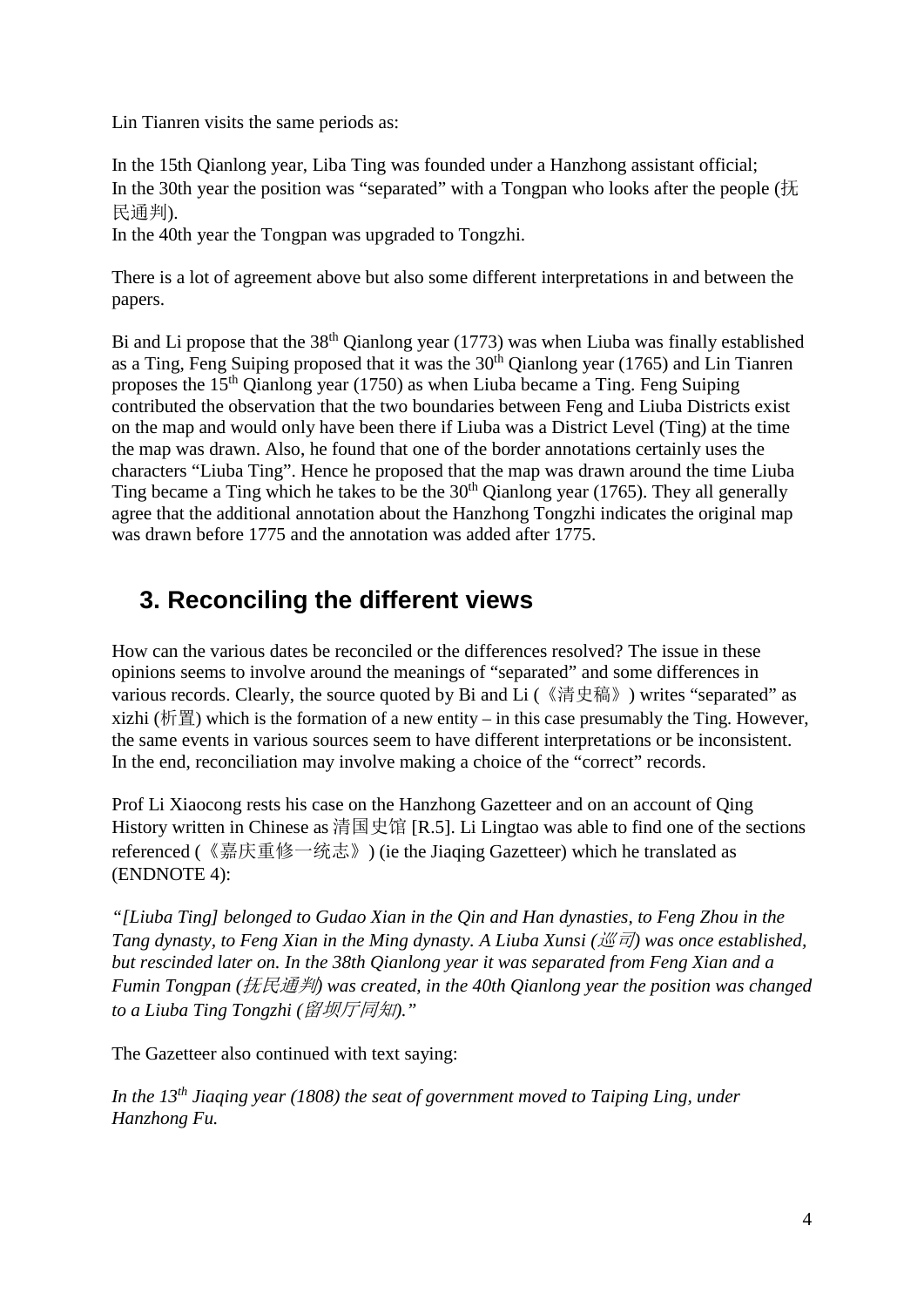The term "separated" in the above case was "分" which certainly can mean divide or separate. But was it the establishment of Liuba as a Ting or just a separation of an area from Feng Zhou? The additional note about the move in 1808 is confusing but the times were also confused being at the end of the White Lotus rebellion.

Li Lingtao also found some additional information on the topic at the website [http://ai163.cn/xa/news/Hanzhong/20151017/1776.html.](http://ai163.cn/xa/news/Hanzhong/20151017/1776.html) It concerned the history of Liuba Ting since earliest times as contained in the most current "Liuba Xian Gazetteer" it records (ENDNOTE 5):

*"In spring of the 15'th Qianlong Year (1750), a Hanzhong Water Control Tongpan (*水利通 判*) accepted an appointment and re-located to Liuba, adding the additional title of Tongpan that arrests Bandits (*捕盗通判*). Because of this he would be in charge of flood control, act as the Postmaster and prison officer, supervising 36 employees in the Post station, with the authority to arrest thieves, reassure the public and repair the plank roads."*

*"In the 12th month of the 29th Qianlong Year (1764), the governors of Shaanxi, Gansu and Sichuan engaged in the frontier defences of the three provinces and a committee of the Circuit legal inspectors, Administrators, Magistrates, Prosecutors, Tongzhi officials (Ting) and District officials (Zhixian) discussed the establishment of Liuba Ting. When there were no remaining disputes, the authorising official delivered the seals of office for Liuba Ting. The "Shaanxi Gazetteer" believes that Liuba Ting was set up in the 38th Qianlong Year (1773) but this is wrong."*

*"In the 30th Qianlong Year (1765), Zheng Jian of Hanzhong who was serving as Tongpan who soothes the people, accepted appointment as first Tongzhi of Liuba Ting."*

*"In the 31st Qianlong Year (1766), this Ting undertook the repair of the Lianyun Road."*

*"In the 38th Qianlong Year (1773), Song Qi held the positions of Hanzhong Tongpan who soothes the people and Liuba Ting Tongzhi. During this time, the (military) positions of Youji, Dusi, Shoubei, Qianzong, Bazong, Xunjian, Postmaster, Siyu, Pusi and Garrison Commander etc were all established."*

*"In the 12th month of the 39th Qianlong Year (1774), the jointly appointed Hanzhong Tongpan who soothes the people and the Water Management Tongzhi with additional responsibility for Chaiguan post station and areas east of Jiudian Liang. In the following year, Tongpan position was rescinded and became Tongzhi."*

This basically agrees with previous statements (and provides additional detail) but attributes the separation to the 30<sup>th</sup> Qianlong Year and says the Hanzhong Gazetteer (and presumably also the Qing History) were wrong to claim it for the 38<sup>th</sup> Qianlong Year. Unfortunately, it is not clear what original texts were used to make these claims.

Related quotations from the "History of Gaozong" which was used by Prof Lin Tianren [R.11] to come to his conclusions are as follows (ENDNOTE 6):

"Records of the Great Qing Gaozu Emperor (Qianlong)" 46, 15th Qianlong year (1750).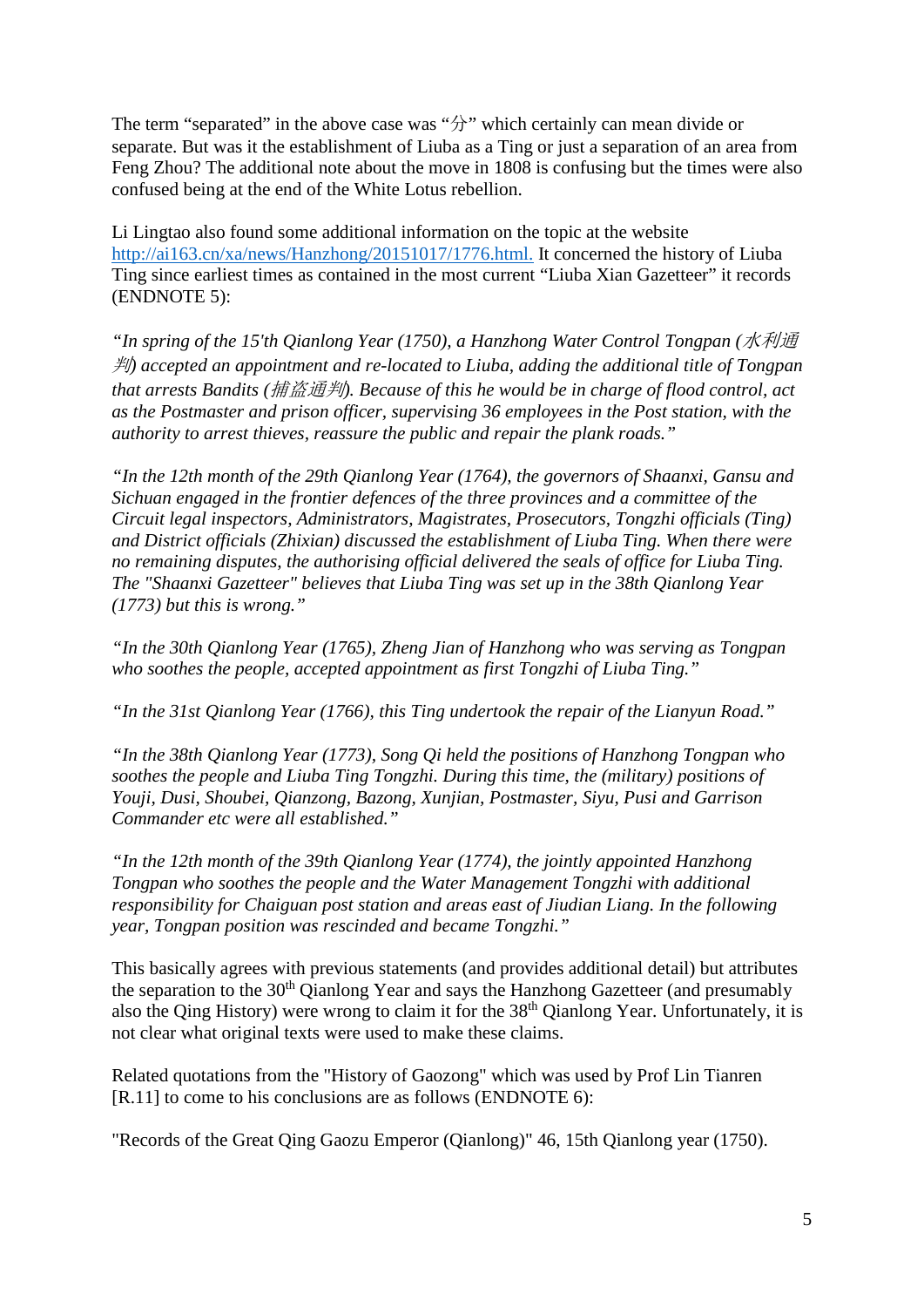*"A stamp was prepared for the Budao Tongpan of Hanzhong Fu stationed at Liuba who also managed postal affairs. Also constructed government offices. Requestcame from Yin Jishan Governor of Shaanxi and Gansu."*

"Records of the Great Qing Gaozu Emperor (Qianlong)" 84, 30th Qianlong year (1765).

*"At the suggestion of the Ministry of Revenue, the Shaanxi Circuit Inspector elect in a memorial to the throne suggested: Feng Xian has a large area. Please separate the villages and towns around Liuba, as well as the two post stations of Songlin and Wuguan, to be managed by a Tongpan. In addition to Minzhuang which is under discussion, there will be 2 Jinzu coming from Fengxian, 1 Wuzuo selected from Zaoyi and 4 Douji from Gongbing. The suggestion was accepted."*

"Records of the Great Qing Gaozu Emperor (Qianlong)" 105, 38th Qianlong year (1773). Spring. First month of the Guisi year.

*"Between Shaanxi and Sichuan borders are the 11 Plank road Districts of Baoji, Nanzheng, Chenggu, Xixiang, Mianxian, Lueyang, Ningqiang, Baocheng, Yangxian, Fengxian and Liuba Ting. Basic government taxes were deferred with 50% levee'd."*

The entry for 1750 does not really support Liuba Ting being formed and separated and nor does the entry for 1773. There was activity at these times that is also recorded in other sources but it is not clear as to if it was the beginning of a Ting. On the other hand, the  $30<sup>th</sup>$ Qianlong Year is supported quite clearly.

Finally, if you look at the Baidu Baike web (wiki) entry on Liuba District [\(http://www.baike.com/wiki/%E7%95%99%E5%9D%9D%E5%8E%BF\)](http://www.baike.com/wiki/%E7%95%99%E5%9D%9D%E5%8E%BF) (similar to text can also be found at the present day Liuba Xian web site) you will find under its History section the concise summary (ENDNOTE 7):

*'In the 15th Qianlong Year (1750), the Hanzhong Fu Shuili Tongpan moved to be stationed at Liuba, in the 12th month of the 29th Qianlong year (1764), Liuba Ting was established. In the first month of the 30th Qianlong year (1765), between Liufengguan just south of Nanxing in Feng District, to just north of Wuxiuguan in Baocheng District, the area was then managed by Liuba Ting, with the east boundary at Songpingzi in Yangxian District and the west boundary at the Black River in Mian District, and the Hanzhong Fu Shuili Tongpan (*水 利通判*) was upgraded to Tongpan who soothes the people (*抚民通判*). In the 12th month of the 39th Qianlong year (1774) the position was again upgraded to Zongbu Shuili Tong Zhi, who managed the general affairs of Liuba Ting as well as managed Feng Ling (east of Jiudian Liang) and Chaiguan Yi, but was still subordinate to Hanzhong Fu. In the 16th Jiaqing year (1811) the seat of government moved to Liuba.'*

This summary above seems to be well founded and it agrees generally with the previous more detailed web entry from the Liuba Xian Gazetteer located by Li Lingtao, But they both differ from the two texts that used " $\hat{D}$ " in the 38<sup>th</sup> Qianlong Year. Unfortunately, the two summary web sites do not have direct and locatable references to the original histories and gazetteers etc. from where the information was originally gathered.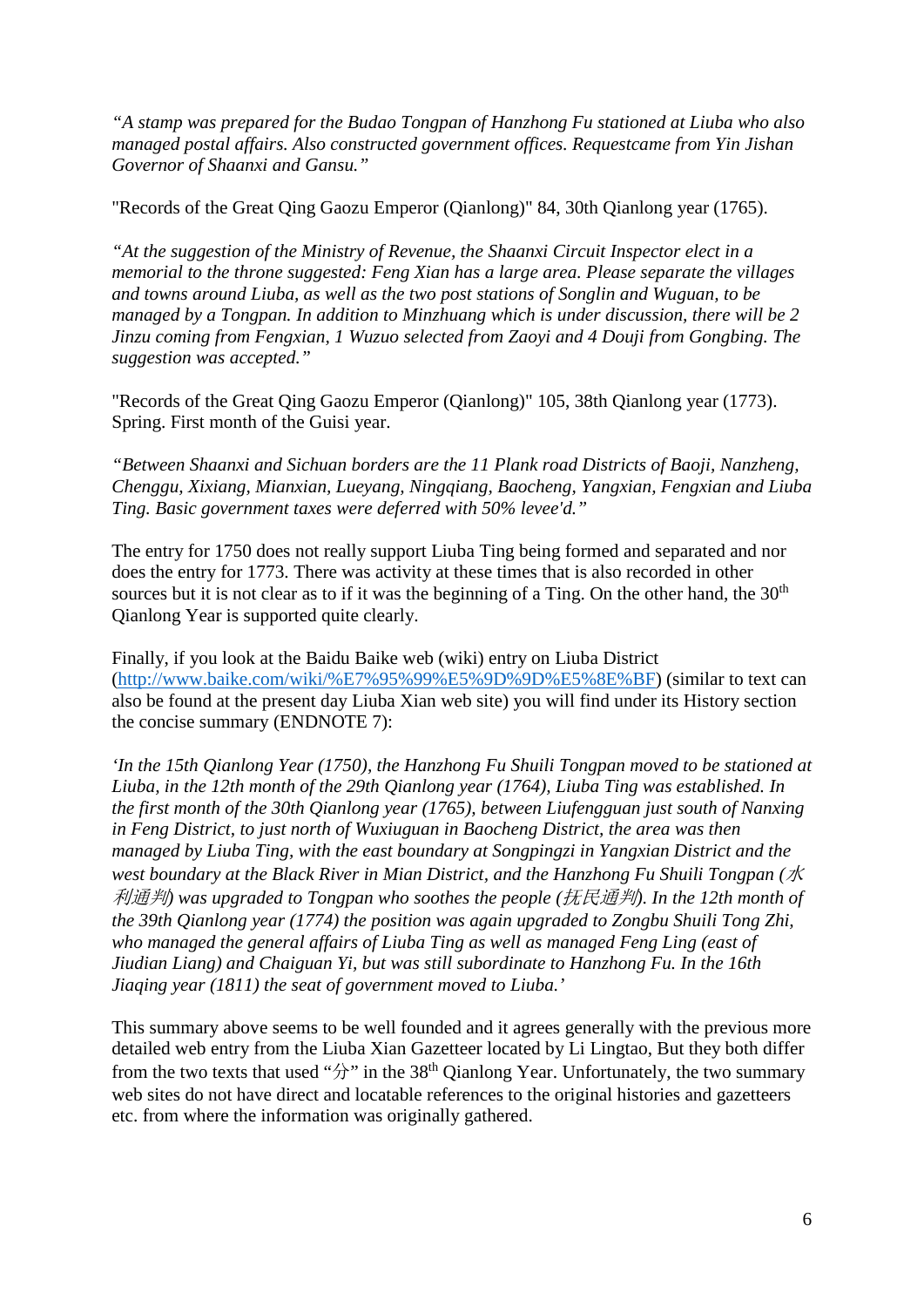## **4. Suggested Story**

Taking everything together, and noting that the  $12<sup>th</sup>$  month of one year and the first month of the next are not very different, there seems to be a supported and consistent story here that can be summarised as follows:

*In the 15th Qianlong year there was an official appointed for Liuba who was a (Shuili) Tongpan. At the beginning of the 30<sup>th</sup> Qianlong year, following discussions between three provinces, Liuba became an official Ting, the Shuili Tongpan was upgraded to a Fumin Tongpan ("sooth the people") and the boundaries were determined on the Northern Road[1](#page-6-0) . Then at the beginning of the 40th Qianlong year the Tongpan was upgraded to Tong Zhi as previously noted. It seems that Feng Suiping's ideas have good support in this summary as well as most sources. The "separated" in the Gazetteers generally meant that the Ting was formed and had its official seal but there are a few ambiguous listings. There is also a broad outer date here for the later annotations and updates to the map being between 1775 and the 16th Jiaqing year (1811) as after that time Liuba was not directly under Hanzhong.*

*The local area where Liuba was located was earlier part of Fengxian which was also under Hanzhong Fu. A Tongpan went to Liuba in 1750 to manage local affairs on behalf of Hanzhong Fu, but while a Tongpan is a position held by the administrator of a Ting there was still discussion to take place before it was officially a Ting. In 1765 the position was upgraded in status, Liuba Ting was founded and the borders marked taking areas of administration from Fengxian and Baocheng, finally in 1775 the higher grade of Tong Zhi official was appointed.* 

The addition obtained from the new text suggests that it was only after 1811 that Hanzhong did not directly control the management. This would provide a latest possible date for the added annotation at Liuba. This also makes it possible that the map was used later during surveys to update the Hanzhong Gazetteer maps of 1813 although the confusing reference to Taiping Lin before makes this simply conjecture. The boundary in the West (somewhere at the Black River) is also vague in the summary which matches the rough positioning found in the later maps.

On the original map, the Liu/Feng boundary is marked just north of Nanxing and the southern boundary is just south of Wuguan Jie so the borders are not quite correct and this may indicate they were not visited but rather drawn in a convenient but close position. The same web site records that the Ming Period boundary between Feng and Baocheng was at Chaiguan Ling. Another record mentioned that the new Ting was cut out of Feng District but this seems not really true. Both Feng and Baocheng were reduced with the greatest part from Baocheng – perhaps during the discussions mentioned. But for a number of periods (and not always when Liuba was a Ting) it seems that the Liuba garrison was responsible for keeping the peace right up to the Feng Ling – well into Feng District.

So if the boundaries on the map were part of the original drawing, the early date for when the original map was drawn is after 1765 and before 1775; and after 1775 and before 1811 for the additional information annotated by a different hand. This is the suggestion made here which seems most consistent with the suggestions of Feng Suiping but obviously more will be

<span id="page-6-0"></span> $1$ . This is very significant, as the original map has these boundaries, and they were used as important date markers by Feng Suiping.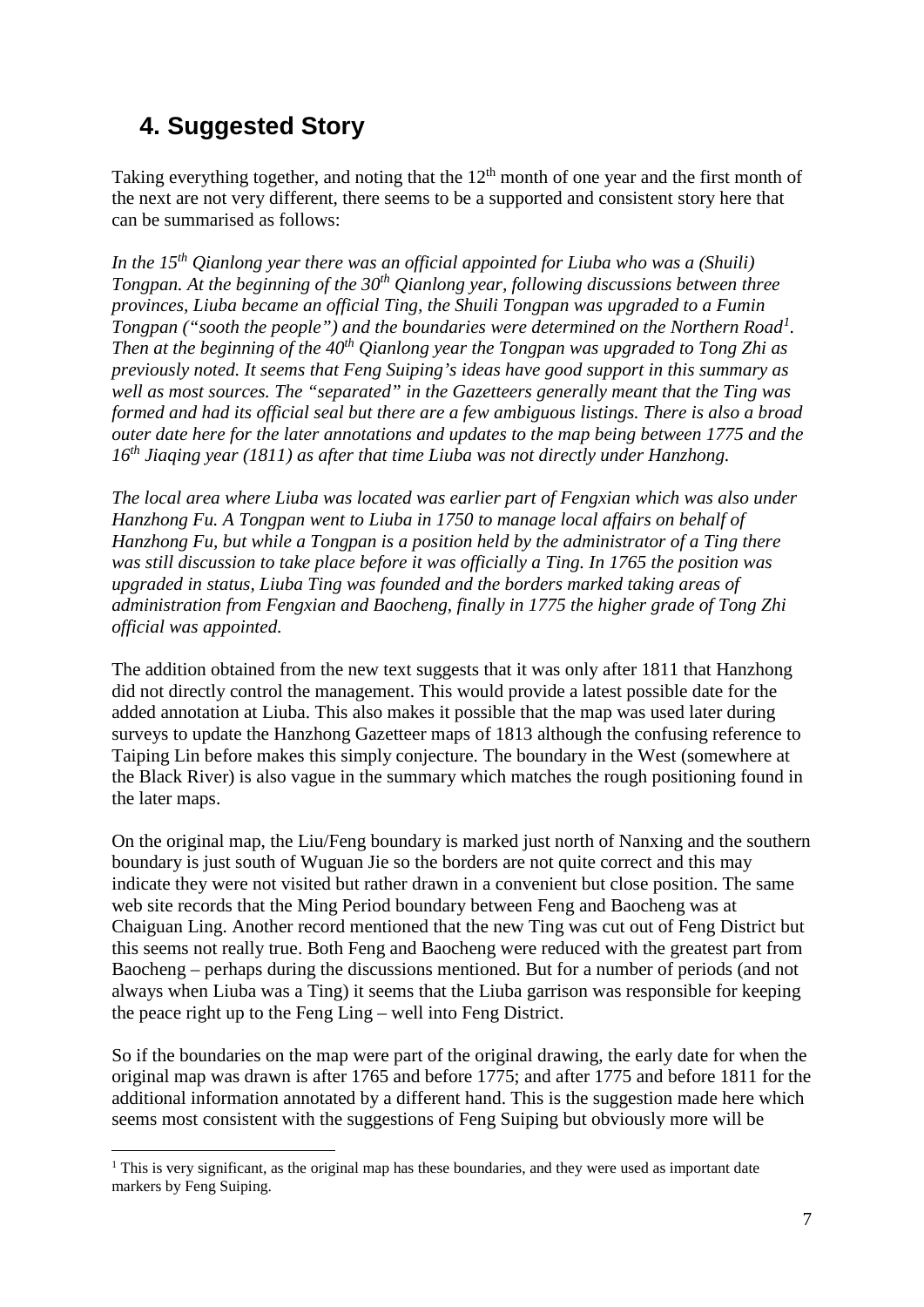needed to obtain the concurrence of all experts! Perhaps if the sources for the information summarised at the web sites can be made known then a consensus may finally be reached.

### **5. References:**

[R.1] Wiens, Herold (1949). The Shu Tao or Road to Sichuan, Geographical Review, 39 (1949), pp. 584-604.

[R.2] Li Xiaocong (Ed) (2004). "Summaries of holdings in the US Library of Congress' Collection of ancient Chinese maps", Beijing, Cultural Press, October 2004. (Chinese and English)

美国国会图书馆藏中文古地图叙录, 李孝聪编著, 北京:文物出版社, 2004—10. (中英)

[R.2a] Bi, Qiong and Li, Xiaocong (2004). Research into "The Shu Road from Shaanxi to the Sichuan Border". Cartography (China, in Chinese), 4, 45-50. "Shan jing shu dao tu" yan jiu. Bi Qiong & Li Xiaocong, Ditu, 2004(4), ye 45

《陕境蜀道图》研究, 毕琼李孝聪 (作者), 地图 2004(4), 页 45

[R.3] 《清史稿》"留坝厅"

[R.4] 《清史稿》"汉中府"

[R.5] 清国史馆《皇朝地理志》、《嘉庆重修一统志》

[R.6] Feng Suiping (2010). Further investigation of the Qing period "Map of the Shu Road to the Shaanxi border", Wenbo (Museums & Cultural Relics), Number 2, 2010 (In Chinese) "Qing 'Shanjing Shudao Tu' zai tan", Feng Suiping, Wenbo, 2010 nian, di 2 qi. "清《陕境蜀道图》再探",冯岁平者,《文博》2010年,第 2 期

[R.7] Hanzhong Fu. Hanzhong Fu Gazetteer, Qing Jiaqing Period 嘉庆《汉中府志》

[R.8] Liuba Ting (1842?). Liuba Ting Gazetteer, Qing Daoguang Period 道光《留坝厅志》

[R.9] Lin, Tianren and Zhang, Min, Eds (2013). "Reading imperial cartography: Ming-Qing historical maps in the Library of Congress", Published by the Academia Sinica Digital Center (Taipei), 2013/11/01. (Chinese and English)

林天人編撰、張敏編譯:《皇輿搜覽——美國國會圖書館所藏明清輿圖》,臺北中央 硏究院,數位文化中心出版,2013 年 11 月。

[R.10] Ch. 2 "Liuba Ting Gazetteer"; cited in "Development of Qing Geography" by Zhao Quancheng, Qilu University, "China Studies Research Institute" Special Edition, 1941 《留壩廳志》卷二;引自趙泉澄,《清代地理沿革表》,齊魯大學,國學研究所專 刊,1941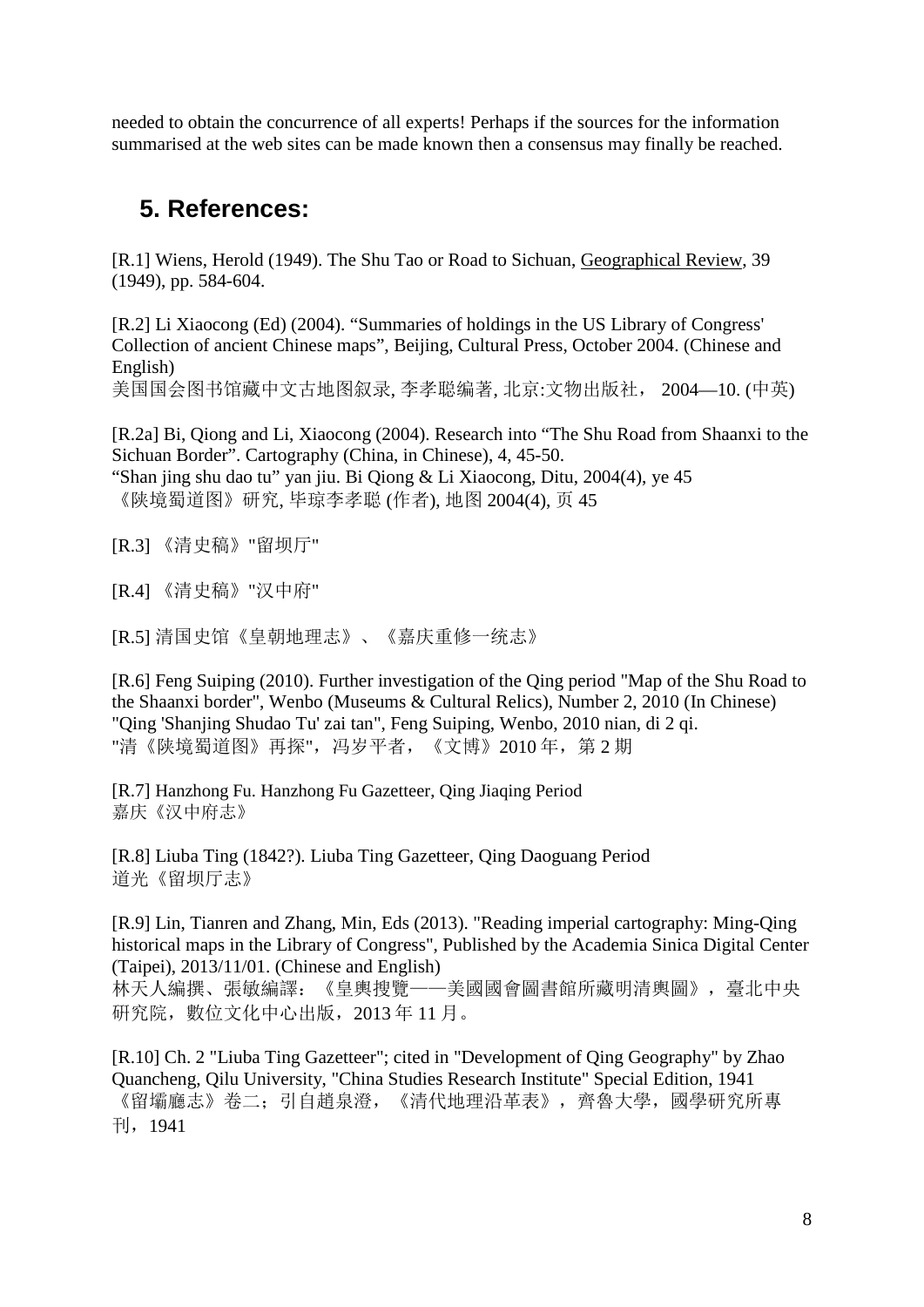### [R.11] Ch. 979 "History of Gaozong", March of the 40th Qianlong year (1775). ["Gengwu Year"]

《高宗實錄》卷九七九,乾隆四十年三月下,庚午

#### ENDNOTE 1: Extract from Bi and Li [R.2a]

《清史稿》"留坝厅条"载: "乾隆十五年,移汉中捕盗通判驻之,三十年析置,职抚民。三 十九年改置同知。" "汉中府" 条下则记载"乾隆三十八年,置留坝厅"。另据清国史馆《皇 朝地理志》、《嘉庆重修一统志》载置留坝厅是在乾隆三十八年,与《清史稿》"汉中府" 条载相符。故可以大体认定留坝设厅在乾隆三十八年(1773 年)。《陕境蜀道图》中尚未出 现留坝厅,而有大留坝、小留坝,在大留坝的下方有添写的"汉中府同知驻此处"字样,说 明这是用图者途经这里时随手所注,应该属于当时人的记载。可见直到本图投入使用,留 坝仍然作为汉中府同知的驻地而没有成为府州厅县行政体系中的一级。据此可以判定,本 图的绘制年代早于留坝厅的出现,即 1773 年。

#### ENDNOTE 2: Extract from Feng Suiping [R.6]

长卷中是否"尚未出现留坝厅"?其实长卷不仅有留坝厅,而且还出现了两次:一在凤县南星与驷 马桥之间, 图注"南星观音堂沟接留坝厅交界", 可见南星观音堂沟是凤县与留坝厅的分界。二在陈 子沟与武关街之间,标注"留褒交界",留指留坝厅,褒指褒城县,说明这里是留坝厅与褒城县的交 界。]同时我们注意到,这两处标注的书体是最初绘制者的,丝毫没有添补者的书体风格。这样 说来,图中已有留坝厅,所以该卷绘制的时间只能在留坝厅设置之后。至于图中为何不直接书留 坝厅,而作大留坝,大概它与小留坝相对应,且人们习以为常。按,乾隆三十年(1765)"正月,剖 凤县地为留坝厅,其(水利)官改为抚民通判。"所以它绘制的时间是乾隆三十年之后。 再看补写的内容,大留坝补注"汉中府同知住此处"。乾隆四十年(1775)年,始裁通判,升留坝厅为 同知,仍属汉中府。也就是说,乾隆四十年,留坝厅始升汉中同知。补写者手持图卷,亲历云 栈,到留坝厅后才发现这个十分重要的变化,遂在图卷补添上去。因此图卷绘制的时间只能在乾 隆四十年之前,同时还可看出图卷完成后,补写者应在留坝厅升为汉中府同知之后,即乾隆四十 年之后不久,才补进这个内容的。

#### ENDNOTE 3: Extract from Lin Tianren [R.9]

圖中漢中府大留垻尚未置廳。乾隆十五年(1750),改留垻驛為留垻廳,移府通紮(參:《留 壩廳志》卷二;引自趙泉澄,《清代地理沿革表》,齊魯大學,國學研究所專刊,1941) : 四十年(1775) , 陝西巡撫畢沅疏: 「漢中府留垻廳通判改為撫民同知,仍隸府屬」(參: 《高宗實錄》卷九七九,乾隆四十年三月下,庚午);圖中大留垻旁明顯被後人加註「漢 中府同知住此處」數字;判斷本圖繪成於 1750 前後,至遲在 1775 前已完成。

#### ENDNOTE 4: Extract from Reference [R.5]

秦漢故道縣地唐鳳州地明鳳縣地[礿?]置留壩巡司[??] 本朝乾隆三十八年分鳳縣地撫民通判四十年改設留壩廳同知 嘉慶十三年移駐太平嶺屬漢中府

#### ENDNOTE 5: Extract from web version of Liuba Xian Gazetteer

乾隆十五年(1750)春,汉中府水利涌判奉迁驻留坝,加封捕盗涌判之职,既处理水 患之事,又任驿丞兼司狱,设铺司养地丁三十六名。缉盗安民,整修栈道。